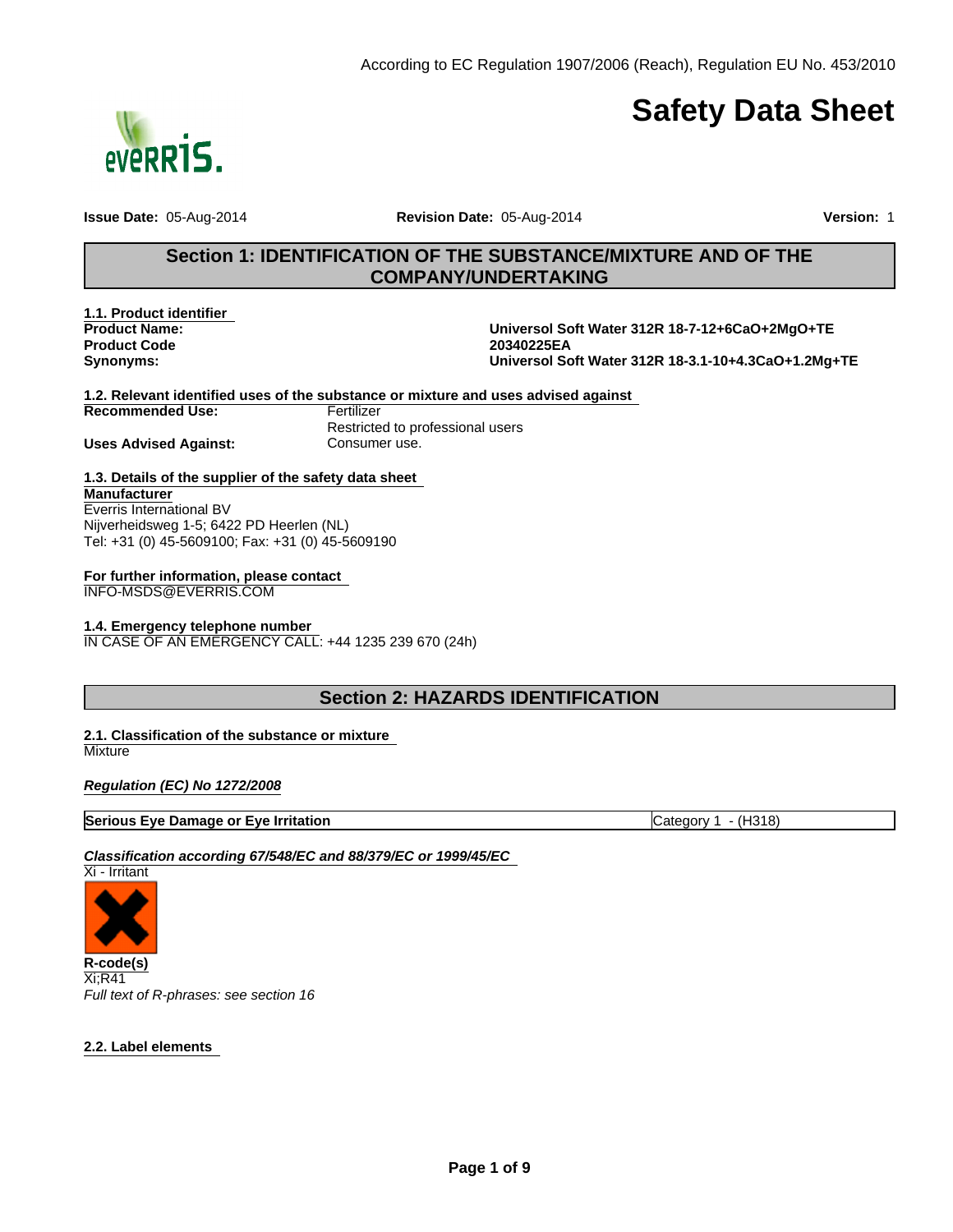**Product Identifier:** 



**Danger** 

#### **Hazard Statements:**

H318 - Causes serious eye damage *Contains Ureaphosphate, Magnesium nitrate hexahydrate; Mg(NO3)2+6H2O, Nitric acid ammonium calcium salt, Ammonium Nitrate; NH4NO3*

#### **Precautionary Statements - EU (§28, 1272/2008)**

P280 - Wear protective gloves/protective clothing/eye protection/face protection P305 + P351 + P338 - IF IN EYES: Rinse cautiously with water for several minutes. Remove contact lenses, if present and easy to do. Continue rinsing

P310 - Immediately call a POISON CENTER or doctor/physician

#### **Other hazards (UN-GHS)**

MAY BE HARMFUL IF SWALLOWED. H316 - Causes mild skin irritation.

# **Section 3: COMPOSITION/INFORMATION ON INGREDIENTS**

#### **3.1 Substances**

| Ingredients                          | EC-No.    | <b>CAS-No</b> | Weight %    | <b>Classification</b><br>according to<br>67/548/EEC | <b>Classification according to</b><br><b>Regulation (EC) No.</b><br>1272/2008 [CLP] | <b>REACH registration</b><br>number |
|--------------------------------------|-----------|---------------|-------------|-----------------------------------------------------|-------------------------------------------------------------------------------------|-------------------------------------|
| Ammonium Nitrate:<br>NH4NO3          | 229-347-8 | 6484-52-2     | $25 - 40%$  | O:R8<br>Xi:R36                                      | Eye Irrit. 2 (H319)<br>Ox. Sol. 3 (H272)                                            | 01-2119490981-27                    |
| Nitric acid ammonium<br>calcium salt | 239-289-5 | 15245-12-2    | $10 - 25%$  | $Xn$ :R22<br>Xi:R41                                 | Eye Dam. 1 (H318)<br>Acute Tox. 4 (H302)                                            | 01-2119493947-16                    |
| Ureaphosphate                        | 225-464-3 | 4861-19-2     | $5 - 10%$   | C:R34                                               | Skin Corr. 1B (H314)                                                                | 01-2119489460-34                    |
| Iron EDTA; Fe-EDTA                   | 239-802-2 | 15708-41-5    | $0.1 - 1\%$ | <b>NE</b>                                           | Not classified                                                                      | 01-2119496228-27                    |
| Manganese-EDTA,<br>Mn-EDTA           | 239-407-5 | 15375-84-5    | $0.1 - 1\%$ | <b>NE</b>                                           | Not classified                                                                      | 01-2119493600-40                    |
| Copper-EDTA;<br>Cu-EDTA              | 237-864-5 | 14025-15-1    | $< 0.1\%$   | Xn; R22                                             | Acute Tox. 4 (H302)                                                                 | 01-2119963944-23                    |
| Boric Acid: H3BO3                    | 233-139-2 | 10043-35-3    | $< 0.1\%$   | Repr.Cat.2;R60-6                                    | Repr. 1B (H360FD)                                                                   | 01-2119486683-25                    |
| Sodium molybdate;<br>Na2MoO4+2H2O    | 231-551-7 | 7631-95-0     | $< 0.1\%$   | <b>NE</b>                                           | Not classified                                                                      | 01-2119489495-21                    |

#### **Full text of R-phrases: see section 16 Full text of H- and EUH-phrases: see section 16**

# **Section 4: FIRST AID MEASURES**

**4.1. Description of first aid measures**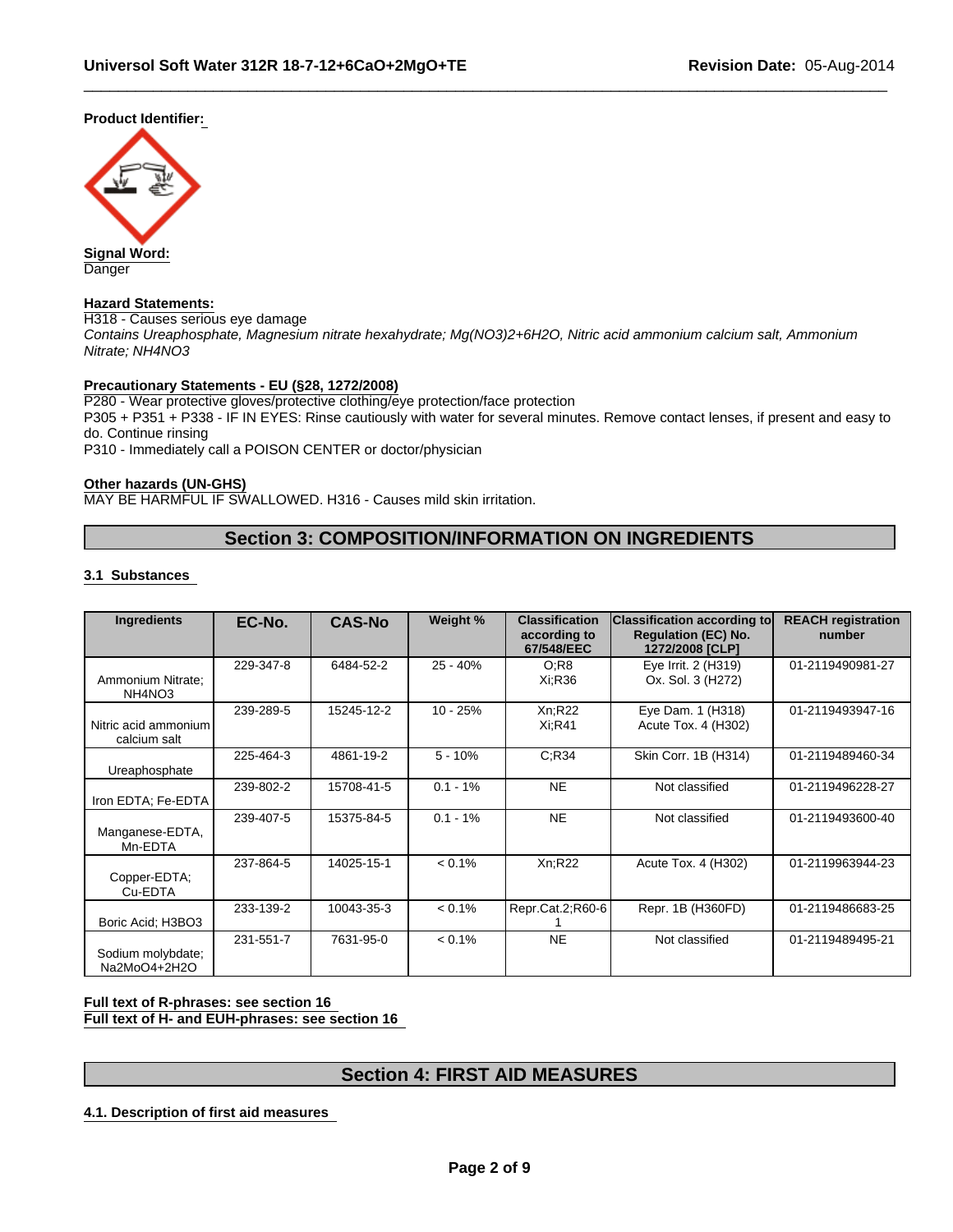| <b>General Advice:</b>                                                          | First aid measures should be executed by trained personnel only.                                                       |  |  |
|---------------------------------------------------------------------------------|------------------------------------------------------------------------------------------------------------------------|--|--|
| Inhalation:                                                                     | Move to fresh air. If not breathing, give artificial respiration. If symptoms persist, call a<br>physician.            |  |  |
| <b>Skin Contact:</b>                                                            | Wash off immediately with soap and plenty of water removing all contaminated clothes and<br>shoes.                     |  |  |
| <b>Eye Contact:</b>                                                             | Rinse thoroughly with plenty of water, also under the eyelids.                                                         |  |  |
| Ingestion:                                                                      | Clean mouth with water and drink afterwards plenty of water. Never give anything by mouth<br>to an unconscious person. |  |  |
| <b>Protection of First-Aiders:</b>                                              | Low hazard for usual industrial or commercial handling.                                                                |  |  |
| 4.2. Most important symptoms and effects, both acute and delayed                |                                                                                                                        |  |  |
| Symptoms:                                                                       | None under normal processing                                                                                           |  |  |
| 4.3. Indication of any immediate medical attention and special treatment needed |                                                                                                                        |  |  |

**Notes to Physician:**

None under normal processing.

# **Section 5: FIRE FIGHTING MEASURES**

#### **5.1. Extinguishing media Suitable extinguishing media:**

Coordinate fire extinguishing measures to fire in surrounding area. Use dry chemical, CO2, water spray or "alcohol" foam.

#### **Unsuitable extinguishing media:**

High volume water jet.

# **5.2. Special hazards arising from the substance or mixture**

Thermal decomposition can lead to release of irritating and toxic gases and vapors.

#### **5.3. Advice for firefighters**

Coordinate fire extinguishing measures to fire in surrounding area.

# **Section 6: ACCIDENTAL RELEASE MEASURES**

#### **6.1. Personal precautions, protective equipment and emergency procedures**

**Personal Precautions:** Ensure adequate ventilation. **For Emergency Responders:** Use personal protection recommended in Section 8.

#### **6.2. Environmental precautions**

Do not allow product to enter the environment uncontrolled.

#### **6.3. Methods and material for containment and cleaning up**

**Methods for Containment:** Prevent further leakage or spillage if safe to do so. **Methods for Cleanup:** Take up mechanically and collect in suitable container for disposal.

#### **6.4. Reference to other sections**

 $\overline{\S 8, 12, 13.}$ 

# **Section 7: HANDLING AND STORAGE**

#### **7.1. Precautions for safe handling**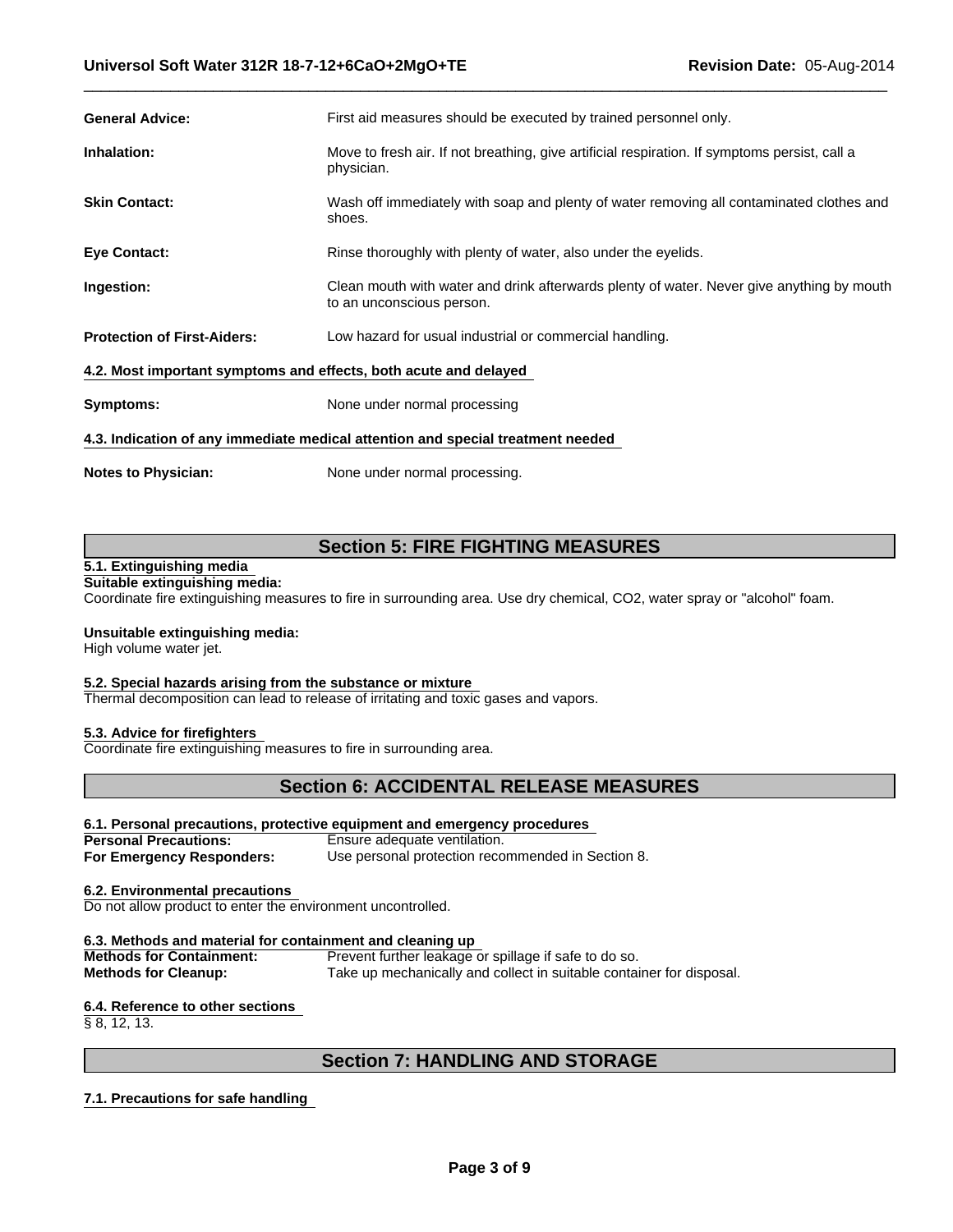General hygiene considerations:

Handle in accordance with good industrial hygiene and safety practice. Use personal protection recommended in Section 8. When using, do not eat, drink or smoke.

#### **7.2. Conditions for safe storage, including any incompatibilities**

Technical measures/storage conditions: LGK (Germany) Packaging Materials:

Bags or Bulk. Keep container tightly closed in a dry and well-ventilated place. 13

# **7.3. Specific end use(s)**

Fertilizer; Read and follow label instructions; www.everris.com

# **Section 8: EXPOSURE CONTROLS/PERSONAL PROTECTION**

#### **8.1. Control parameters**

| Ammonium Nitrate; NH4NO3                                                  |                                                                                  |
|---------------------------------------------------------------------------|----------------------------------------------------------------------------------|
| Czech Republic OEL                                                        | 10.0 mg/m $3$ TWA                                                                |
| Iron EDTA: Fe-EDTA                                                        |                                                                                  |
| Spain Occupational Exposure Limits Data - Time Weighted Average<br>TWA):  | TWA: 1 $mq/m3$                                                                   |
| Portugal                                                                  | TWA: 1 $mg/m3$                                                                   |
| Finland                                                                   | TWA: 1 mg/m $3$                                                                  |
| Denmark                                                                   | $\overline{\text{TWA}:1}$ mg/m <sup>3</sup>                                      |
| Switzerland                                                               | TWA: 1 $mg/m3$                                                                   |
| Manganese-EDTA, Mn-EDTA                                                   |                                                                                  |
| <b>Czech Republic OEL</b>                                                 | 1 mg/m <sup>3</sup> TWA                                                          |
| lireland                                                                  | TWA: $0.2 \text{ mg/m}^3$                                                        |
| Copper-EDTA; Cu-EDTA                                                      |                                                                                  |
| Finland                                                                   | TWA: 1 $mg/m3$                                                                   |
| Austria                                                                   | STEL 4 mg/m <sup>3</sup>                                                         |
|                                                                           | STEL 0.4 mg/m <sup>3</sup>                                                       |
|                                                                           | TWA: 1 $mq/m3$                                                                   |
|                                                                           | TWA: $0.1$ mg/m <sup>3</sup>                                                     |
| <b>Boric Acid: H3BO3</b>                                                  |                                                                                  |
| Latvia - Occupational Exposure Limits - TWAs                              | 10 mg/m <sup>3</sup> TWA                                                         |
| Bulgaria - Occupational Exposure Limits - TWAs                            | 5.0 mg/m <sup>3</sup> TWA (as B, listed under Boron and its inorganic compounds) |
| Spain Occupational Exposure Limits Data - Time Weighted Average           | STEL: 6 mg/m <sup>3</sup>                                                        |
| (TWA):                                                                    | TWA: $2 \text{ mg/m}^3$                                                          |
| Portugal                                                                  | STEL: 6 mg/m <sup>3</sup>                                                        |
|                                                                           | TWA: $2 \text{ mg/m}^3$                                                          |
| Portugal - TWAs                                                           | 2 mg/m <sup>3</sup> TWA                                                          |
| Switzerland                                                               | STEL: 10 mg/m <sup>3</sup><br>TWA: $10 \text{ mg/m}^3$                           |
| Sodium molybdate; Na2MoO4+2H2O                                            |                                                                                  |
| UK oes/mel:                                                               | TWA: $5 \text{ mg/m}^3$                                                          |
| France - Occupational Exposure Limits - 8 Hour VMEs                       | TWA: $5 \text{ mg/m}^3$                                                          |
|                                                                           | STEL: 10 mg/m <sup>3</sup>                                                       |
| <b>Czech Republic OEL</b>                                                 | 5 mg/m <sup>3</sup> TWA                                                          |
| Spain Occupational Exposure Limits Data - Time Weighted Average<br>(TWA): | TWA: $0.5$ mg/m <sup>3</sup>                                                     |
| Portugal                                                                  | TWA: $0.5$ mg/m <sup>3</sup>                                                     |
| Finland - Occupational Exposure Limits - 8 hour                           | 6 mg/m $3$                                                                       |
| Finland                                                                   | TWA: 0.5 mg/m <sup>3</sup>                                                       |
| Denmark                                                                   | TWA: $5 \text{ mg/m}^3$                                                          |
| lAustria                                                                  | STEL 10 mg/m <sup>3</sup>                                                        |
|                                                                           | TWA: $5 \text{ mg/m}^3$                                                          |
| Switzerland                                                               | TWA: $5 \text{ mg/m}^3$                                                          |
| Poland                                                                    | STEL: 10 mg/m <sup>3</sup>                                                       |
|                                                                           | TWA: $4 \text{ mg/m}^3$                                                          |
| Norway                                                                    | TWA: $5 \text{ mg/m}^3$                                                          |
|                                                                           | STEL: 10 mg/m <sup>3</sup>                                                       |
| <b>Ireland</b>                                                            | TWA: 10 mg/m <sup>3</sup> TWA: 0.5 mg/m <sup>3</sup>                             |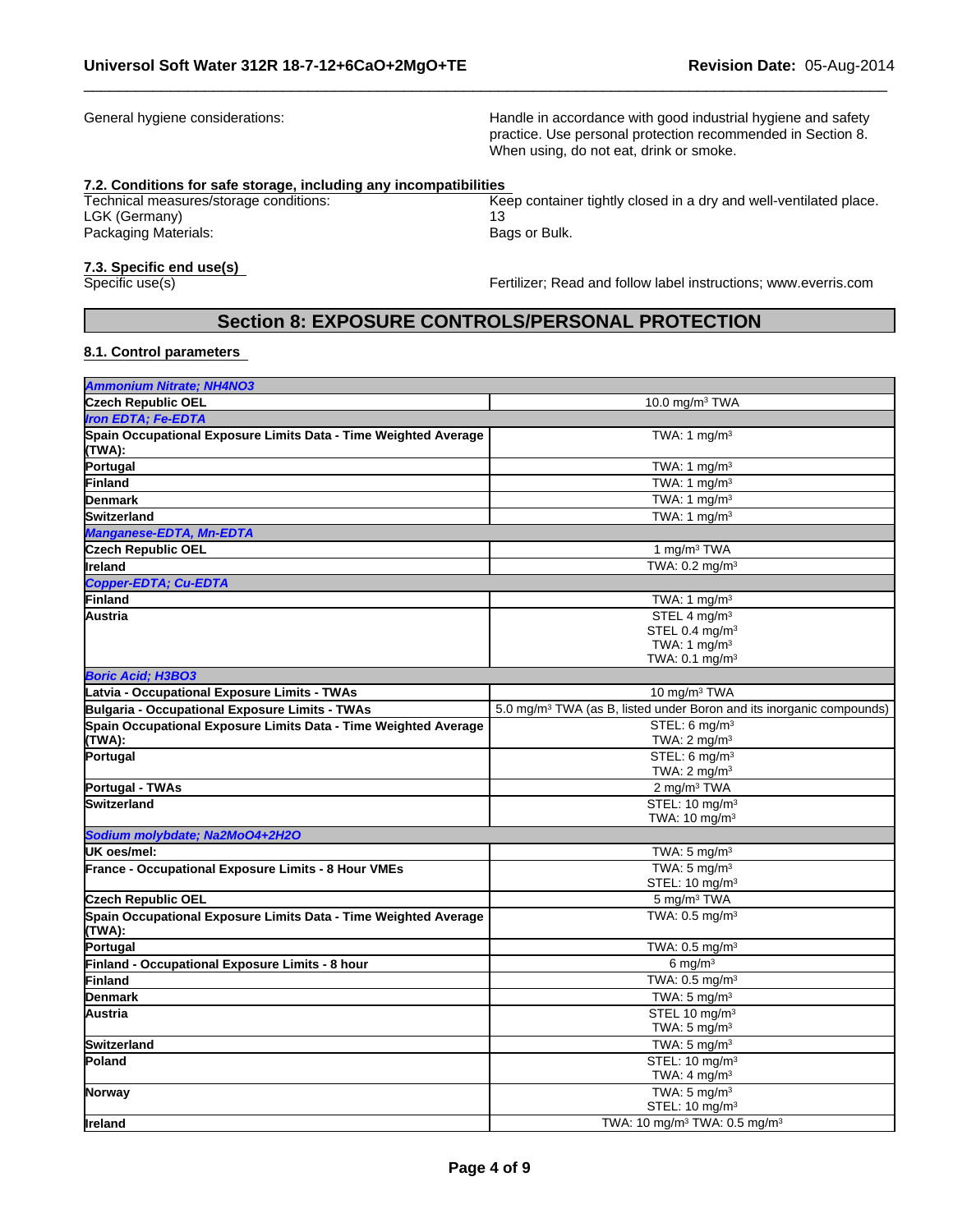| <b>France - Valeurs Limites d'exposition (VLE)</b>                                                                                                            | 5 mg/m $3$                                                                                                                               |                                                                                                                                                                                                                                            |
|---------------------------------------------------------------------------------------------------------------------------------------------------------------|------------------------------------------------------------------------------------------------------------------------------------------|--------------------------------------------------------------------------------------------------------------------------------------------------------------------------------------------------------------------------------------------|
| Derived No Effect Level (DNEL)<br>No data available                                                                                                           |                                                                                                                                          |                                                                                                                                                                                                                                            |
| <b>Predicted No Effect Concentration (PNEC)</b><br>No data available.                                                                                         |                                                                                                                                          |                                                                                                                                                                                                                                            |
| 8.2. Exposure controls<br><b>Engineering Measures to Reduce</b><br>Exposure:                                                                                  |                                                                                                                                          | Ensure adequate ventilation, especially in confined areas.                                                                                                                                                                                 |
| Personal protective equipment<br>Eye/Face Protection:<br>Hand protection:<br><b>Respiratory Protection:</b><br>Skin and Body Protection:<br>Hygiene Measures: | Nitrile rubber (0.26 mm). Break through time. $> 8$ h.<br>Lightweight protective clothing<br>from food, drink and animal feeding stuffs. | Wear face-shield and protective suit for abnormal processing problems.<br>In case of insufficient ventilation wear suitable respiratory equipment<br>Follow good housekeeping practices. When using, do not eat, drink or smoke. Keep away |
| <b>Environmental exposure controls</b>                                                                                                                        |                                                                                                                                          | Do not allow into any sewer, on the ground or into any body of water.                                                                                                                                                                      |

### **Section 9: PHYSICAL AND CHEMICAL PROPERTIES**

Solid

#### **9.1. Information on basic physical and chemical properties**

| <b>Physical State:</b>               |
|--------------------------------------|
| Appearance:                          |
| Color:                               |
| Odor:                                |
| pH:                                  |
| <b>Melting Point/Freezing Point:</b> |
| <b>Boiling Point/Range:</b>          |
| <b>Flash Point:</b>                  |
| <b>Evaporation Rate:</b>             |
| Flammability (solid, gas):           |
| <b>Vapor Pressure:</b>               |
| <b>Vapor Density:</b>                |
| <b>Specific Gravity:</b>             |
| <b>Water Solubility:</b>             |
| Solubility(ies)                      |
| <b>Partition Coefficient:</b>        |
| <b>Autoignition Temperature:</b>     |
| <b>Decomposition Temperature:</b>    |
| <b>Explosive Properties:</b>         |
|                                      |

Solid, not applicable **Specific Gravity:** no data available Soluble in water **Solubility(ies)** no data available Solid, not applicable **Autoignition Temperature:** not applicable **Decomposition Temperature:** no data available Doesn't present explosion hazard. Based on data of ingredients. Off-white. Not significant no data available **Melting Point/Freezing Point:** no data available Solid, not applicable Solid, not applicable Solid, not applicable **Non-flammable** Solid, not applicable

**Appearance:** Crystals, Prills, flakes and powder

#### **9.2. Other information Bulk density:**  $+/- 0.97$  kg/dm3

# **Section 10: STABILITY AND REACTIVITY**

#### **10.1. Reactivity**  Not reactive.

**10.2. Chemical stability**  Stable under recommended storage conditions. **10.3. Possibility of hazardous reactions Hazardous Decomposition Products:** Thermal decomposition can lead to release of irritating and toxic gases and vapors. **Possibility of Hazardous Reactions:** None under normal processing.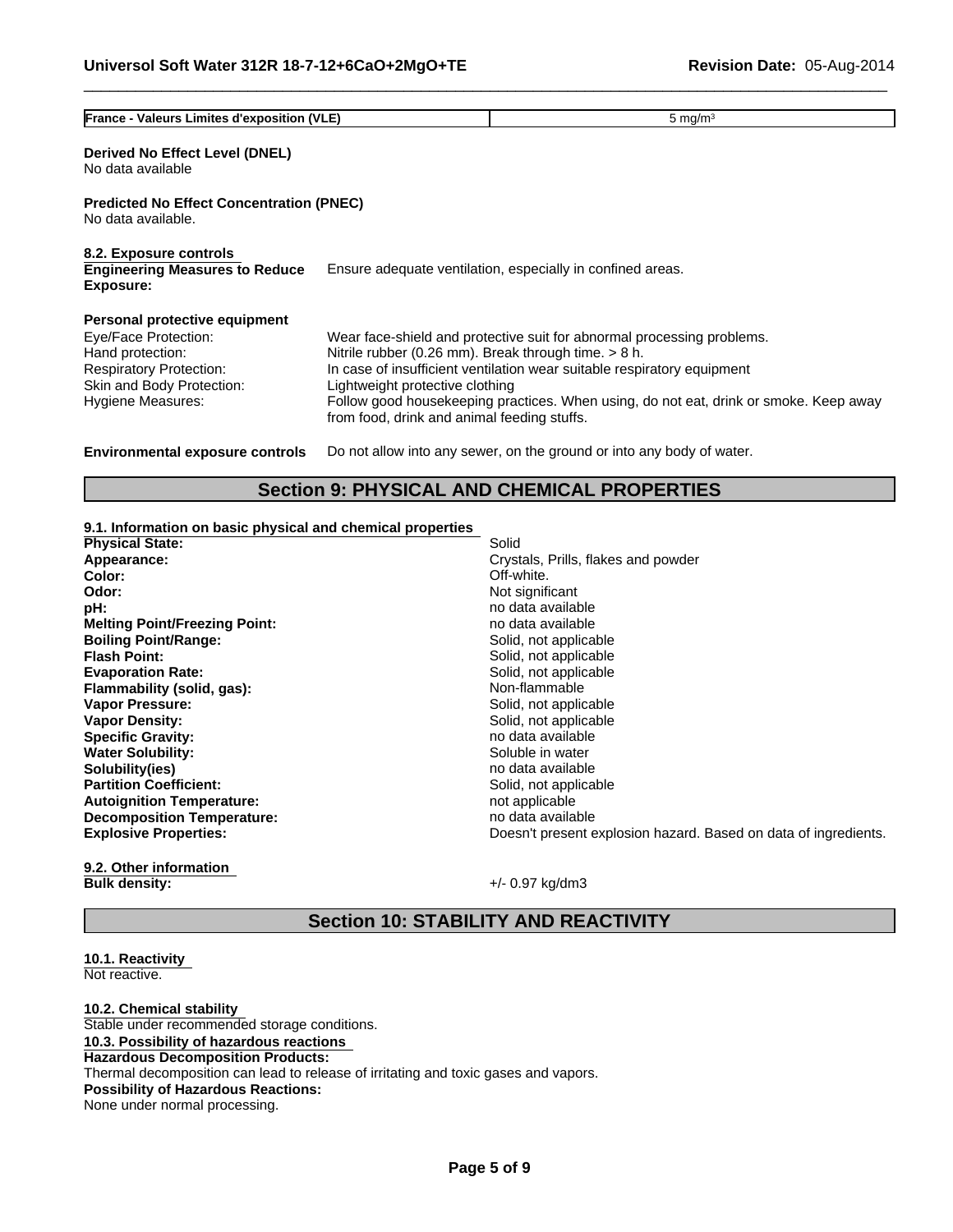#### **10.4. Conditions to avoid**

For quality reasons: Keep out of reach of direct sunlight, store under dry conditions, partly used bags should be closed well.

#### **10.5. Incompatible materials**

None under normal processing. **10.6. Hazardous decomposition products** 

# **Section 11: TOXICOLOGICAL INFORMATION**

| 11.1. Information on toxicological effects |                                                                                 |
|--------------------------------------------|---------------------------------------------------------------------------------|
| <b>Acute Toxicity</b>                      |                                                                                 |
| <b>Product Information:</b>                |                                                                                 |
| Inhalation:                                | May cause irritation of respiratory tract.                                      |
| Eye Contact:                               | Causes serious eye damage.                                                      |
| <b>Skin Contact:</b>                       | May cause irritation.                                                           |
| Ingestion:                                 | Ingestion may cause gastrointestinal irritation, nausea, vomiting and diarrhea. |
| <b>Unknown Acute Toxicity:</b>             | 0% of the mixture consists of ingredient(s) of unknown toxicity.                |
|                                            | The following values are calculated based on chapter 3.1 of the GHS document:   |
| ATEmix (oral):                             | 2,187.00 mg/kg                                                                  |
|                                            |                                                                                 |

#### **Component Information:**

| Ingredients                       | LD50 Oral            | <b>LD50 Dermal</b>      | <b>LC50 Inhalation</b>               |
|-----------------------------------|----------------------|-------------------------|--------------------------------------|
| Ammonium Nitrate; NH4NO3          | $= 2217$ mg/kg (Rat) |                         | > 88.8 mg/L (Rat) 4 h                |
| Nitric acid ammonium calcium salt | $= 2000$ mg/kg (Rat) |                         |                                      |
| Ureaphosphate                     | 2600 mg/kg           |                         |                                      |
| Boric Acid: H3BO3                 | $= 2660$ mg/kg (Rat) | $>$ 2000 mg/kg (Rabbit) | $> 0.16$ mg/L (Rat) 4 h              |
| Sodium molybdate;<br>Na2MoO4+2H2O | $= 4233$ mg/kg (Rat) | > 2000 mg/kg (Rat)      | $>$ 2080 mg/m <sup>3</sup> (Rat) 4 h |

**Skin Corrosion or Irritation**<br> **Serious Eve Damage or Eve Irritation**<br>
See also section 3. **Serious Eye Damage or Eye Irritation Sensitization** See also section 3. **Mutagenic effects**  $\qquad \qquad \qquad$  See also section 3.

**Carcinogenicity Carcinogenicity The table below indicates whether each agency has listed any** ingredient as a carcinogen.

#### **Reproductive Toxicity**

| Ingredients       | - GHS - SV - CLP (1272/2008) -<br><b>Reproductive Toxicity</b><br><b>CD</b>     |
|-------------------|---------------------------------------------------------------------------------|
| Boric Acid; H3BO3 | Mav<br>. 1B: H360FD May damage fertility.<br>Repr.<br>l oxicity<br>Reproductive |
|                   | $(C >= 5.5\%)$<br>damage the unborn child.                                      |

**Teratogenicity**<br> **STOT - Single Exposure**<br> **STOT - Single Exposure**<br> **No known effects Aspiration Hazard** 

**STOT - Single Exposure** No known effects under normal use conditions.<br> **STOT - Repeated Exposure** None under normal use conditions. None under normal use conditions.<br>No data available.

# **Section 12: ECOLOGICAL INFORMATION**

#### **12.1. Toxicity**

Do not allow product to enter the environment uncontrolled.

0% of the mixture consists of components(s) of unknown hazards to the aquatic environment.

| Ingredients                       | Algae/aguatic plants | Fish                                            | Crustacea                                  |
|-----------------------------------|----------------------|-------------------------------------------------|--------------------------------------------|
| Nitric acid ammonium calcium salt |                      | 447: 48 h Carassius auratus mg/L<br><b>LC50</b> |                                            |
| Boric Acid: H3BO3                 |                      |                                                 | 115 - 153: 48 h Daphnia magna<br>ma/L EC50 |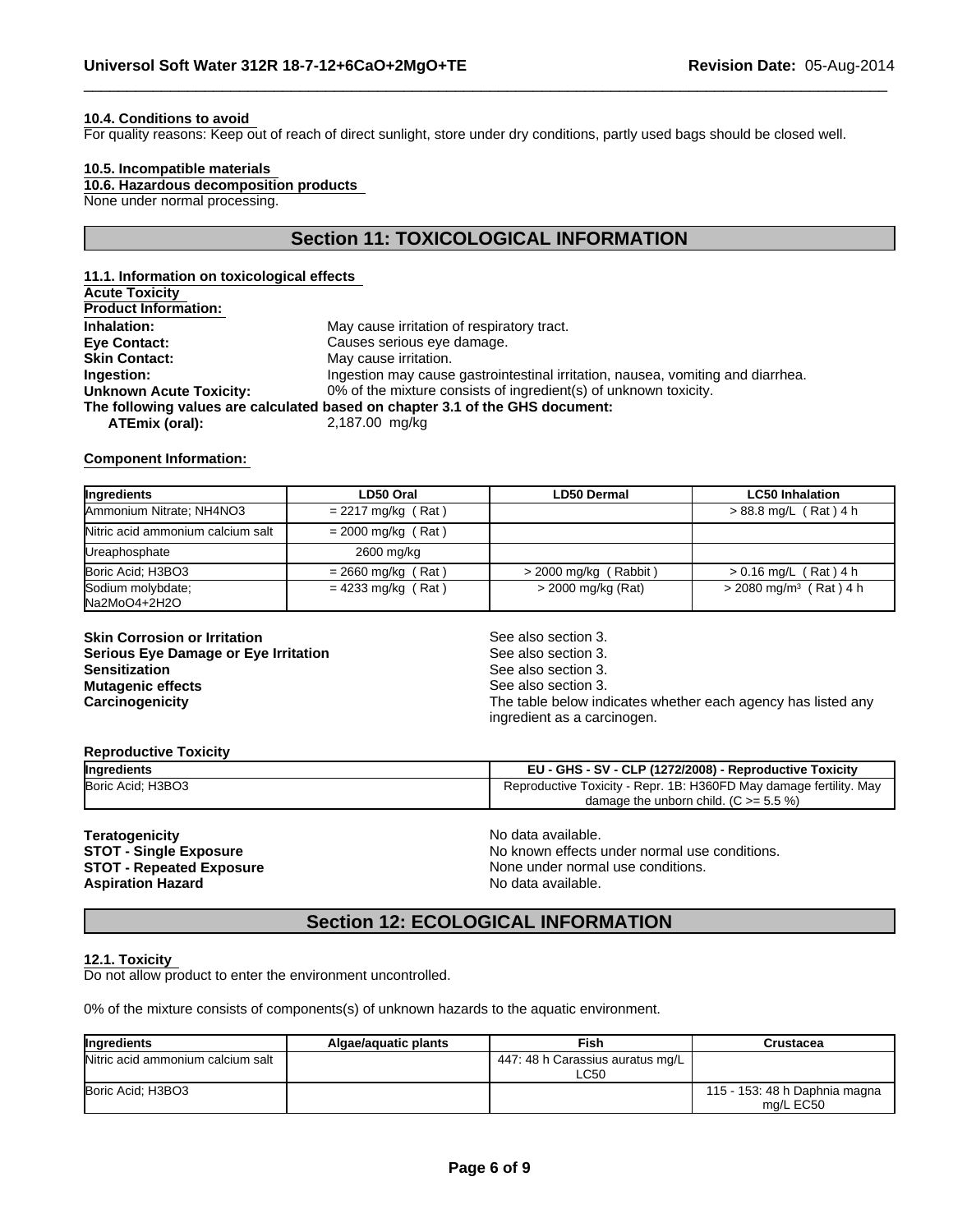#### **12.2. Persistence and degradability**

No information available.

#### **12.3. Bioaccumulative potential**

| Ingredients                       | <b>LOGPOW</b> |
|-----------------------------------|---------------|
| Ammonium Nitrate; NH4NO3          | ັບ.           |
| Nitric acid ammonium calcium salt |               |
| Boric Acid: H3BO3                 | $-0.757$      |

# **12.4. Mobility in soil**

No information available.

#### **12.5. Results of PBT and vPvB assessment**

No information available.

#### **12.6. Other adverse effects**

not applicable

# **Section 13: DISPOSAL CONSIDERATIONS**

#### **13.1. Waste treatment methods Disposal of Wastes:**

**Contaminated Packaging: Other Information:**

Disposal should be in accordance with applicable regional, national and local laws and regulations. Do not re-use empty containers. Dispose of as unused product. Use up product completely. Packaging material is industrial waste.

# **Section 14: TRANSPORT INFORMATION**

| <b>IMO / IMDG</b>                                       |               |
|---------------------------------------------------------|---------------|
| 14.1                                                    |               |
| $\overline{\mathsf{UN-No}}$ :                           | Not regulated |
| 14.2                                                    |               |
| Proper shipping name:                                   | Not regulated |
| 14.3                                                    |               |
| <b>Hazard Class:</b>                                    | Not regulated |
| 14.4                                                    |               |
| Packing group:                                          | Not regulated |
| 14.5                                                    |               |
| <b>Marine Pollutant:</b>                                | Not regulated |
| 14.6                                                    |               |
| <b>Special Provisions</b>                               | None          |
| 14.7                                                    |               |
| Transport in bulk according to Annex II of MARPOL 73/78 | Not regulated |
| and the IBC Code                                        |               |
|                                                         |               |

| <b>ADR/RID</b>                |               |
|-------------------------------|---------------|
| 14.1                          |               |
| $\overline{\mathsf{UN-N}}$ o: | Not regulated |
| 14.2                          |               |
| Proper shipping name:         | Not regulated |
| 14.3                          |               |
| <b>Hazard Class:</b>          | Not regulated |
| 14.4                          |               |
| Packing group:                | Not regulated |
| 14.5                          |               |
| <b>Environmental Hazard</b>   | Not regulated |
| 14.6                          |               |
| <b>Special Provisions</b>     | None          |
|                               |               |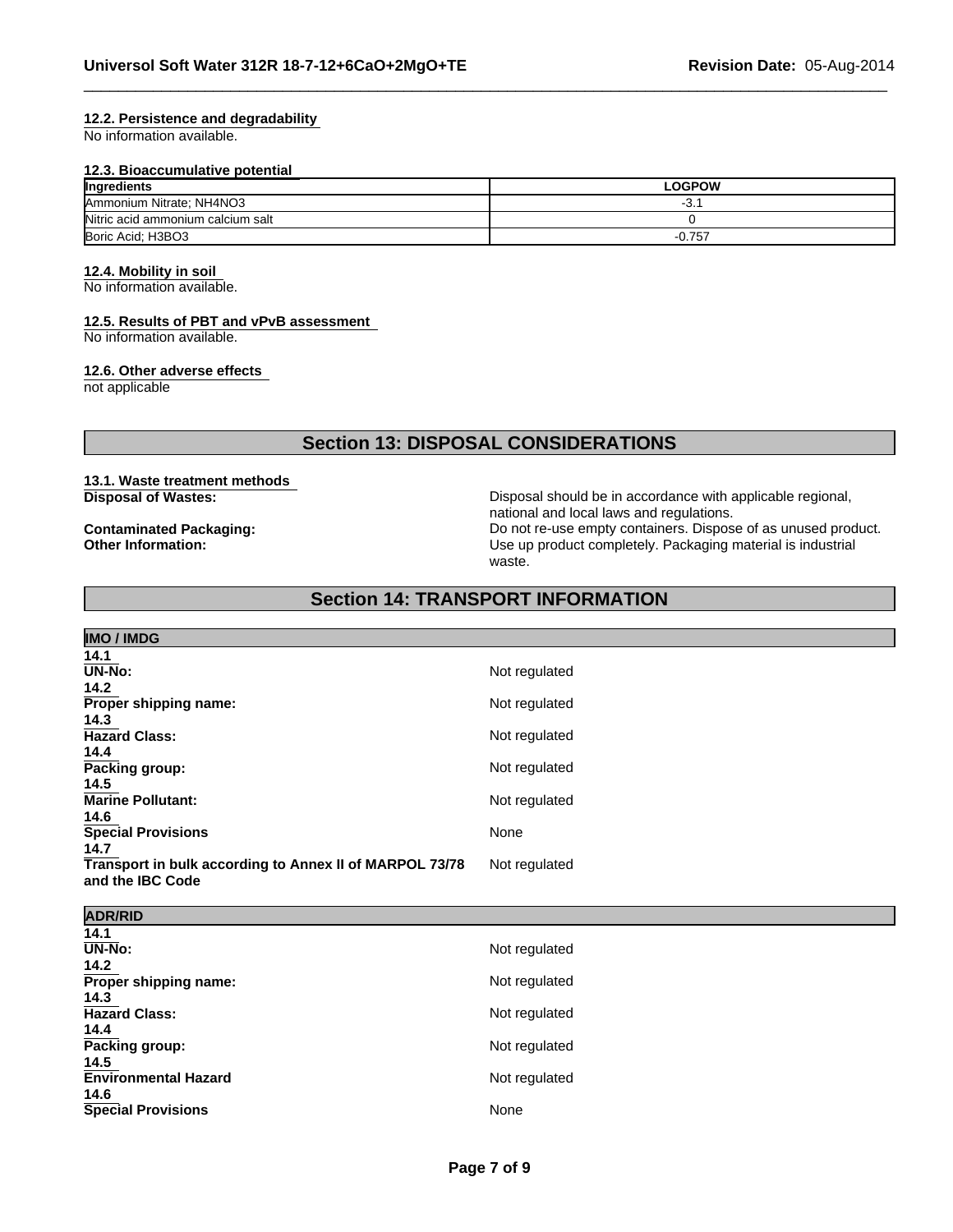| <b>IATA</b>                         |               |
|-------------------------------------|---------------|
| 14.1                                |               |
| <b>UN-No:</b>                       | Not regulated |
| 14.2                                |               |
| Proper shipping name:               | Not regulated |
| 14.3                                |               |
| <b>Hazard Class:</b>                | Not regulated |
| 14.4                                |               |
| Packing group:                      | Not regulated |
| 14.5<br><b>Environmental Hazard</b> |               |
| 14.6                                | Not regulated |
| <b>Special Provisions</b>           | None          |

# **Section 15: REGULATORY INFORMATION**

# **15.1. Safety, health and environmental regulations/legislation specific for the substance or mixture**

| <b>EU - REACH (1907/2006) - Annex XVII - Restrictions on Certain Dangerous Substances</b>                                       |
|---------------------------------------------------------------------------------------------------------------------------------|
| Ammonium Nitrate; NH4NO3<br>(Use restricted. See item 58. (Conditions of restrictions 27 June 2010)<br>  6484-52-2 ( 25 - 40% ) |

| <b>National regulations</b>              |                            |  |
|------------------------------------------|----------------------------|--|
| France                                   |                            |  |
| ICPE (FR):                               | Not regulated              |  |
| Germany                                  |                            |  |
| Gefahrstoffverordnung (Germany) TRGS 511 | Not regulated              |  |
| LGK (Germany)                            | 13                         |  |
| <b>Water Endangering Class (WGK):</b>    | 1 (Everris classification) |  |

| <b>Component</b>               | <b>German WGK Section</b> |
|--------------------------------|---------------------------|
| Ammonium Nitrate; NH4NO3       | lclass 1                  |
| $(6484 - 52 - 2 (25 - 40%)$    |                           |
| Ureaphosphate                  | lclass                    |
| $14861 - 19 - 2(5 - 10%)$      |                           |
| Iron EDTA; Fe-EDTA             | lclass 2                  |
| $15708 - 41 - 5 (0.1 - 1%)$    |                           |
| Boric Acid; H3BO3              | lclass <sup>.</sup>       |
| $10043-35-3$ ( < 0.1%)         |                           |
| Sodium molybdate; Na2MoO4+2H2O | lclass <sup>.</sup>       |
| $ 7631-95-0 (< 0.1\%)$         |                           |

#### **European Union**

Take note of Directive 2000/39/EC establishing a first list of indicative occupational exposure limit values

#### **15.2. Chemical safety assessment**

Not required. Substance(s) usage is covered according to Reach regulation 1907/2006.

# **Section 16: OTHER INFORMATION**

**Text of R Phrases mentioned in Section 3**